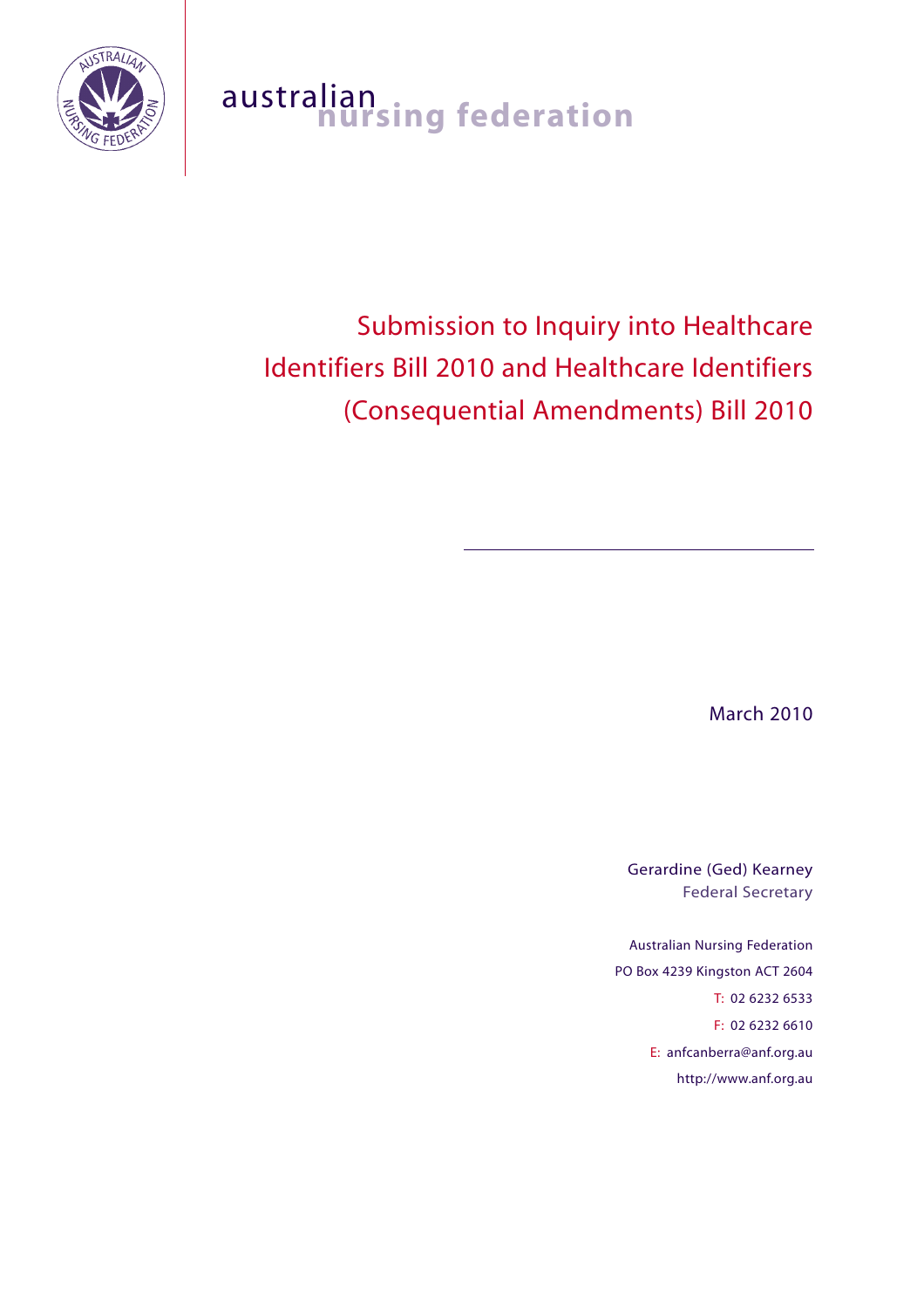#### 1. Introduction

The Australian Nursing Federation (ANF) was established in 1924. The ANF is the largest industrial and professional organisation in Australia for nurses and midwives, with Branches in each State and Territory of Australia.

The core business for the ANF is the professional and industrial representation of our members and the professions of nursing and midwifery.

With a membership of over 175,000 nurses and midwives, members are employed in a wide range of enterprises in urban, rural and remote locations in both the public and private health and aged care sectors.

The ANF participates in the development of policy relating to: nursing and midwifery practice, professionalism, regulation, education, training, workforce, and socio-economic welfare; health and aged care, community services, veterans' affairs, occupational health and safety, industrial relations, social justice, human rights, immigration, foreign affairs and law reform.

The ANF is pleased to provide comment to the Community Affairs Legislation Committee Inquiry into the Healthcare Identifiers Bill 2010 and Healthcare Identifiers (Consequential Amendments) Bill 2010.

## 2. The nursing and midwifery professions and e-health

Nurses and midwives form the largest health profession in Australia, providing health care to people throughout their lifespan, and across all geographical areas of Australia. They practice in: homes, schools, communities, general practice, local councils, industry, offshore territories, aged care, retrieval services, rural and remote communities, Aboriginal and Torres Strait Islander health services, hospitals, the armed forces, universities, mental health facilities, statutory authorities, general businesses, and professional organisations.

As the largest cohort of health professionals within the health and aged care workforce, nurses and midwives will play a central role in the use of electronic systems developed to manage healthcare records, including the use of healthcare identifiers.<sup>1,2</sup> Indeed, given the geographical spread of where nurses and midwives practice, access to electronic health records (where the electronic infrastructure is available) will greatly assist in the delivery of quality, safe care.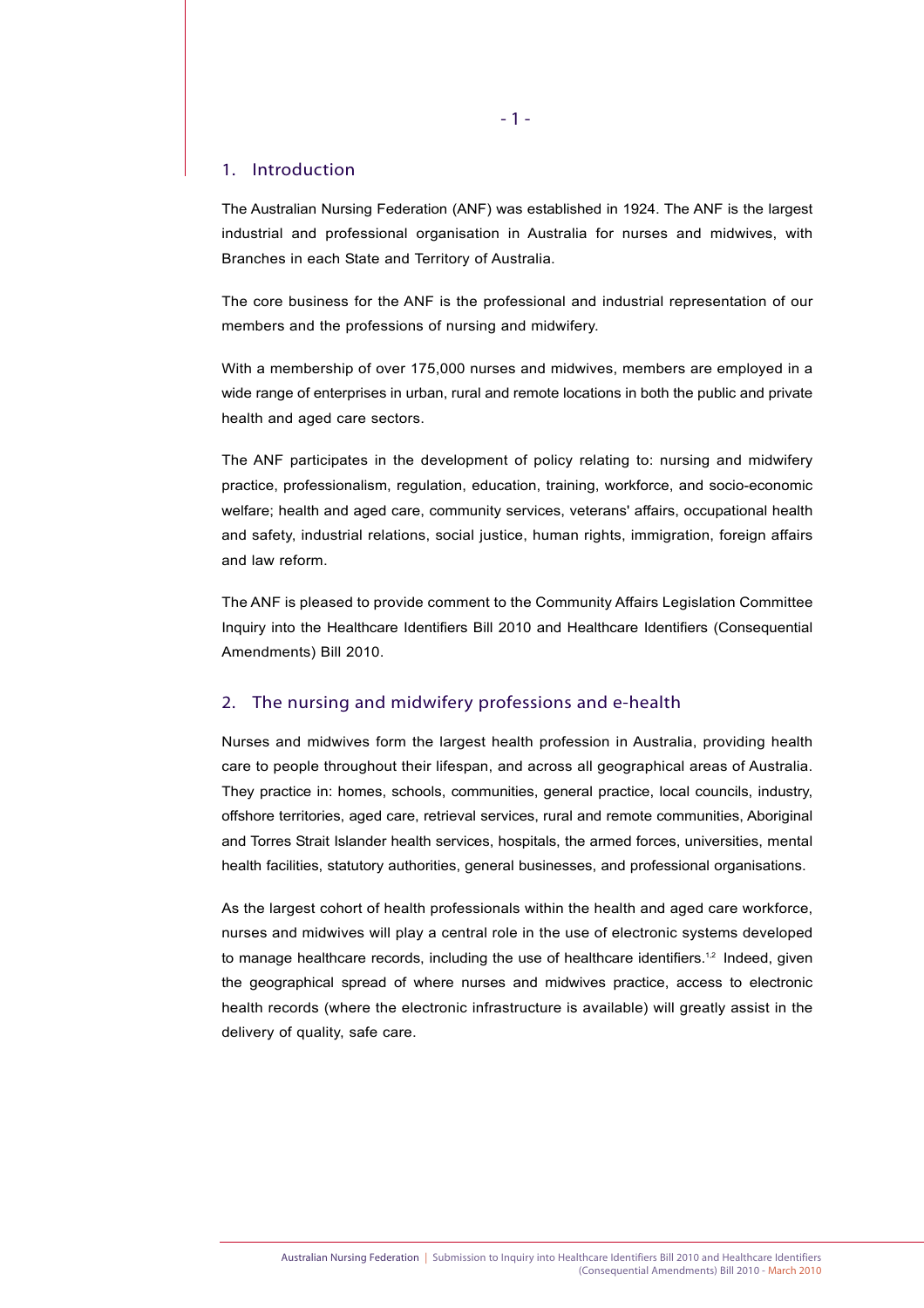# 3. E-Health Capabilities

In the submission to the AHMAC dated August 2009, on proposed legislative support for healthcare identifiers, the ANF fully supported the moves to introduce electronic systems for health information management which will mean more timely access to information for nurses, midwives, other health professionals and consumers of health and aged care.

The ANF therefore welcomes evidence of the progression of work on the healthcare identifiers initiative through this exposure draft legislation, as a building block for electronic health records and information systems.

What must also be reiterated from our previous submission to the AHMAC is the importance of nurses and midwives being supported in gaining an understanding of new information management, and of having access to and being resourced with, appropriate computing equipment in their workplace.

The Government will need to ensure that future legislation and regulation details a comprehensive communication strategy specifically for nursing to ensure the above.

The success of e-health capabilities throughout the health and aged care sectors will be dependent on the familiarity of health professionals with the electronic infrastructure. It will be imperative that nurses and midwives constitute a substantial component of the communication strategy for the implementation of healthcare identifiers and electronic healthcare records management.

# 4. Healthcare Identifiers Bill 2010

The ANF supports the stated purpose of the Healthcare Identifiers Bill 2010 as providing *a way of ensuring that a person who provides or receives healthcare is correctly matched to health information that is created when healthcare is provided…by assigning a unique identifying number to each healthcare provider and healthcare recipient.* 

The Healthcare Identifiers Bill 2010 appears to be comprehensive in relation to the stated purpose. A few general comments are outlined in this submission to aid in the development process of this and related Bills and subsequent regulations.

The Healthcare Identifiers Bill 2010 appears to be comprehensive in relation to the stated purpose. A few general comments are outlined in this submission to aid in the development process of this and related Bills and subsequent regulations.

#### 4.1 Regulations

The ANF believes the development of regulations to support the legislation for healthcare identifiers is essential.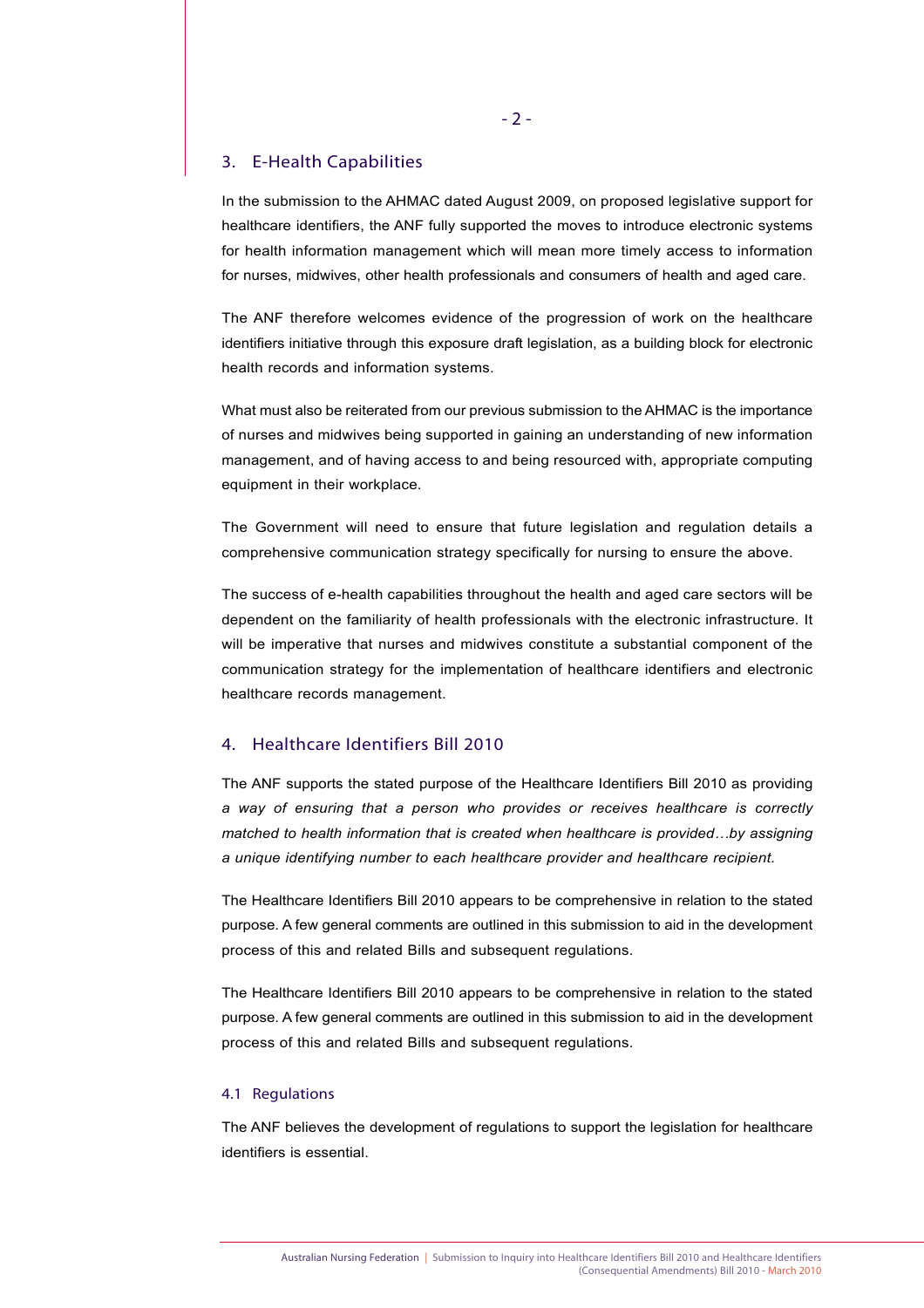The development of these regulations must be through a process involving wide public consultation.

The regulations must include details of all of the areas covered in the proposed legislation.

The ANF believes the Act must stipulate who will administer the legislation and how it will be administered. Also that regulations must set out the processes and forms to be used relating to the release of the healthcare identifiers, and applications for such information.

#### 4.2 Assigning of healthcare identifiers

The document *Building the foundation for an e-health future…update on legislative proposals for healthcare identifiers* (p. 13) states that one of the key design features of the Individual Healthcare Identifier is that it *will not be a requirement for accessing healthcare in Australia.* There are many sub-groups within our community who currently do not possess a Medicare Australia card for whatever reason, such as, homeless people, refugees, those people who are in this country without the necessary official visas or residency requirements. The ANF believes the healthcare identifier should not provide a barrier to access to healthcare by any person in this country.

The ANF requests the Act and regulations to the legislation clearly state the Individual Healthcare Identifier will not be a requirement for accessing healthcare in Australia.

The ANF also notes the key design feature for the Healthcare Provider Identifier - Individual (HPI-I), which deals with health professionals who do not currently have professional registration as follows: *will be issued to an individual healthcare provider through their professional or registration body where one exists and is a Trusted Data Source, or by the HI Service in circumstances where a professional registration body does not exist.* The ANF understands this provision allows for groups such as Speech Pathologists and Audiologists and welcomes a mechanism for including these health professionals. However, the ANF requests this mechanism be incorporated in the regulations following consultation with all stakeholders to give the "HI Service" clear guidance as to which currently unregulated workers will be issued with a HPI-I.

#### 4.3 Unauthorised use or disclosure

The ANF supports the inclusion of penalties in the instance of unauthorised use or disclosure of a healthcare identifier. Given the harshness of the penalties, the ANF insists there be set out in the Act and regulations processes and procedures to ensure healthcare professionals have an appeal process that must be followed regarding allegations of breaches of the Act. The employer must ensure there are safeguards in place to avoid vexatious claims of unauthorised use or disclosure of healthcare identifiers made against its employees.